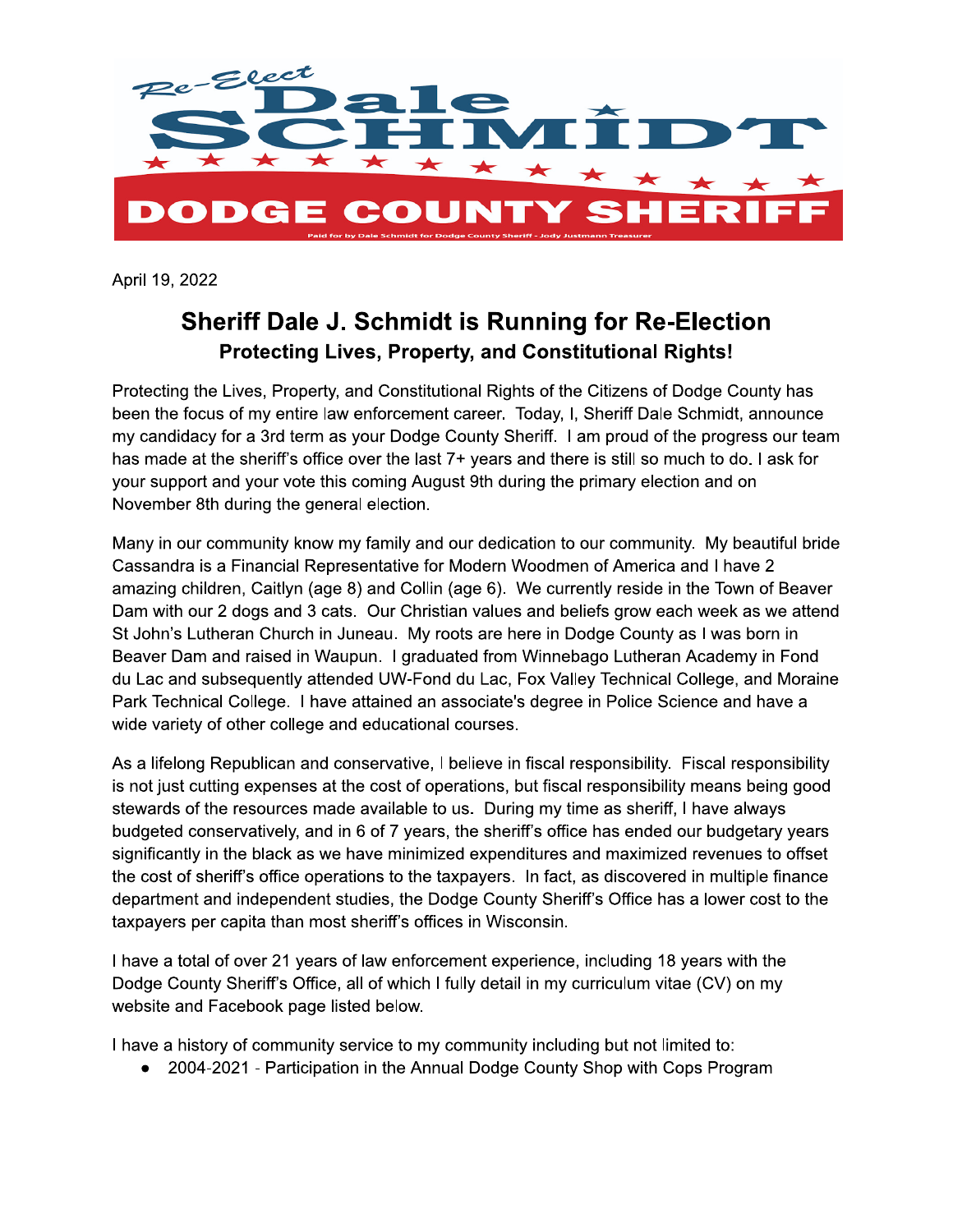- 2008-2022 Organized and operated the Dodge County Law Enforcement Explorer Post, now known as the Dodge County Sheriff Cadets. This program is aimed at developing the leadership skills of youth with an interest in a career in law enforcement. This program is highly successful and has developed youth into employees of our sheriff's office and other law enforcement agencies.
- 2009-2010 Elected to the Waupun City Council and subsequently elected by the council to be the Waupun City Council President serving the city for 2 years.
- 2015-2022 Beaver Dam Rotarian Board Member and Service Project Chair
- 2016-2017 Participation in the Beaver Dam Chamber of Commerce Leadership Beaver Dam Program
- 2017-2022 Championed an effort to bring a Christmas Light Display to the City of Beaver Dam. That Christmas light display eventually received the name Beaver Dam Rotary Lights. Our holiday display has been highly successful as it has brought holiday cheer to Swan park for each of the past 5 years; each year making it bigger than the year before. As the chair, I donate hundreds of hours each year to make this display a reality. If you have never seen this beautiful Christmas Light display, you won't want to miss our biggest show ever in late November and December of 2022.

Professionally, I am a nationally certified Drug Recognition Expert (DRE) and have been since 2010. I am also a Master Standardized Field Sobriety Test (SFST) instructor; not only instructing law enforcement officers on how to conduct SFST but also teaching SFST Instructors how to be instructors. I am an Advanced Roadside Impaired Driving Education (ARIDE) instructor. Reducing the number of traffic fatalities, particularly as a result of impaired driving, has been a focus of my career. In fact, 2018, 2019, and 2020 in Dodge County have had the 3 lowest years of traffic fatalities in all of Dodge Counties' recorded History.

During my tenure as Sheriff, our staff has worked very hard to protect our children and family members against those who would recruit, groom, and terrorize them in what we call human trafficking. We have made the investigation of human trafficking, sex crimes, and internet crimes a priority with the limited resources we have available. We have collaborated with state and federal law enforcement agencies resulting in significant charges and convictions. It also has resulted in the closure of 2 strip clubs in Dodge County that were directly involved in human trafficking, drug trafficking, violent control and abuse of women, and rampant prostitution that was occurring in these clubs. As your Sheriff, I will not tolerate this behavior occurring in Dodge County, and we will continue to strictly enforce this behavior to protect our children.

Additionally, I have worked hard as your sheriff to protect your constitutional rights which have faced challenges from those in our state and federal governments. The oath of office that I took was to uphold the Constitution of the United States and the Constitution of the State of Wisconsin. Those documents are the highest laws of our land and shall not be infringed upon by politicians, regardless of their opinions. When faced with mandates which were highly questionable as being constitutional, we conducted investigations while waiting for the Wisconsin Supreme Court to rule on constitutional issues. In the end, the Supreme Court held that the mandates in question were illegal. We stood by the rights of our citizens and business owners, and I will always stand up for the constitutional rights of our citizens.